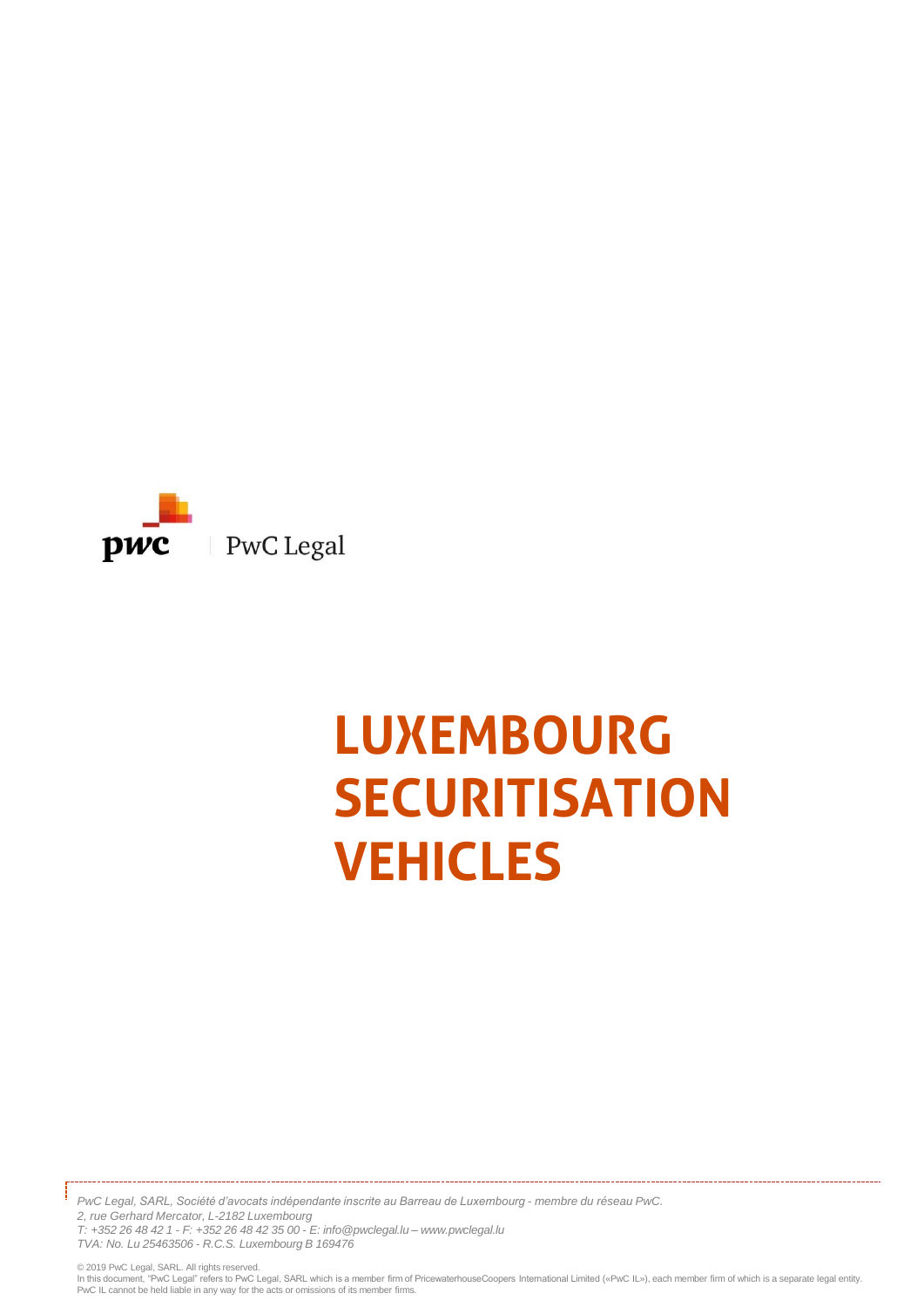# **TABLE OF CONTENT**

| Luxembourg, a prime location for securitisation            | 3              |
|------------------------------------------------------------|----------------|
| An attractive tax environment                              | 3              |
| A flexible legal environment<br>$\mathcal{L}_{\text{eff}}$ | 3              |
| <b>Luxembourg securitisation vehicles</b>                  | 4              |
| <b>Definition</b>                                          | 4              |
| <b>Different forms of SVs</b>                              | 4              |
| ■ SVs with compartments                                    | 4              |
| <b>Regulated SVs</b>                                       | 5              |
| <b>Reporting obligations and accounting</b>                | 6              |
| Securitisable risks                                        | 6              |
| <b>Financing</b>                                           | 6              |
| <b>Management of assets</b>                                | $\overline{7}$ |
| <b>Bankruptcy remote structures</b>                        | $\overline{7}$ |
|                                                            |                |

# **Contacts 8**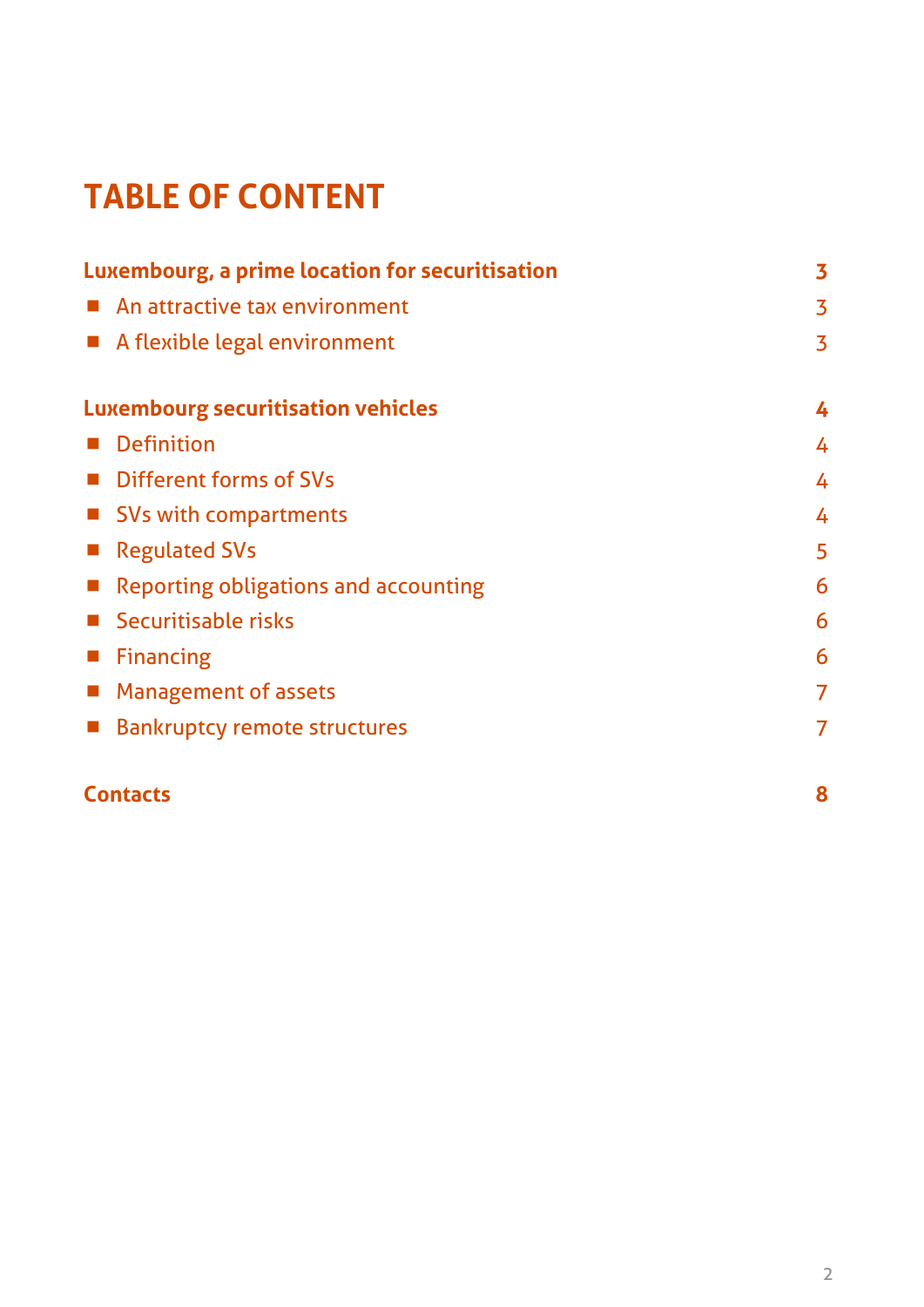# **LUXEMBOURG, A PRIME LOCATION FOR SECURITISATION**

Luxembourg has emerged as a prime location for securitisation vehicles (SVs) due to an attractive and flexible environment.

## **An attractive tax environment**

The tax regime applicable to SVs depends on their legal form.

SVs incorporated under the form of a company have the following main tax features:

Tax neutrality

SVs are subject to corporate income tax. However, their taxable basis including income from securitized assets is reduced by payments of interests or dividends made to securities holders. As a result, their taxable basis is likely to be nil or close to nil.

No Withholding tax

There is no withholding tax on dividend distributions, payments on fund units and interest payments on debt securities except for the potential application of a 35% withholding tax on interest payments made to individuals or so-called residual entities, within the meaning of the EU Savings Directive, resident in the EU or in certain associated territories unless the beneficiary of such payments has opted for the procedure of exchange of information or for the "tax certificate procedure".

- **EXEMPTE Exemption from Net Worth Tax**
- No capital/stamp duty

Only a fixed capital duty of €75 is due upon incorporation of the SV and any further capital increase. For regulated SVs, additional registration duties are due to the CSSF.

- Daily management services rendered to an SV are generally VAT exempt
- Eligibility to Luxembourg double tax treaties network subject to confirmation beforehand with the Luxembourg tax authorities
- **Possibility to obtain advanced tax clearances**

SVs created as a securitisation fund are considered as transparent vehicles, i.e. their income or distributions are not subject to taxation.

## **A flexible legal environment**

SVs benefit from a flexible legal and regulatory environment. Here is a list of the main features:

- Supervision by the CSSF in limited circumstances Only SVs issuing securities to the public on a continuous basis are subject to the supervision of the CSSF.
- **Eligibility of all asset classes, all investors and all types of instruments to be issued**
- **No risk diversification required**
- $\blacksquare$  Possibility to set-up:
	- multi-compartment structures
	- true sale or synthetic transactions
	- two-level structures (acquisition and issuing vehicles)
	- bankruptcy remote structures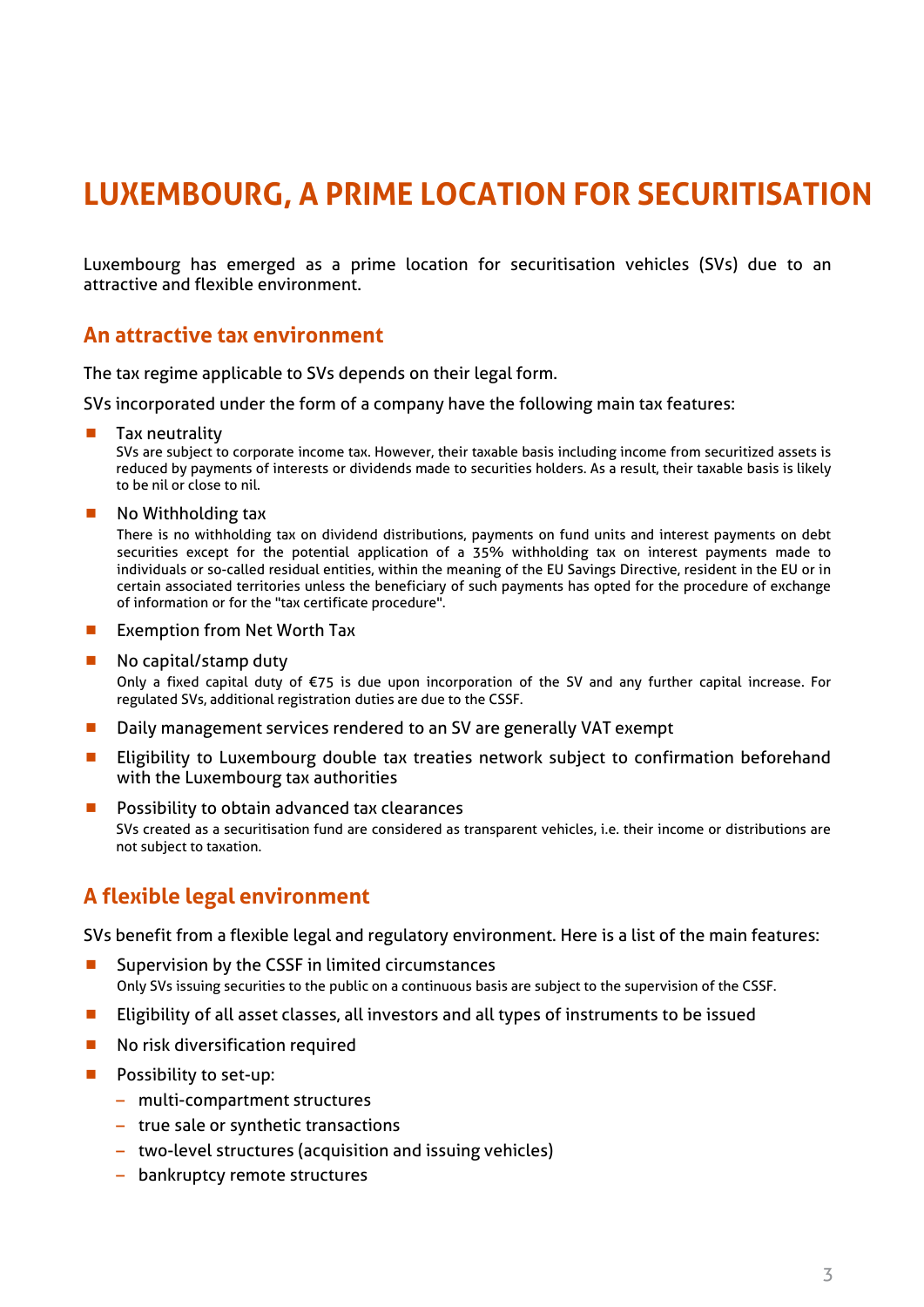# **LUXEMBOURG SECURITISATION VEHICLES**

The Law on securitisation of 22 March 2004 (hereinafter referred to as the "**Law**") purports to encourage securitisation business in Luxembourg with a comprehensive, flexible and competitive legal, regulatory and fiscal framework.

# **Definition**

The Law defines securitisation as "an operation by which a securitisation vehicle acquires or takes on, directly or through the intermediary of an other entity, the risks connected to claims, to other goods, or to liabilities of third parties or inherent to all or part of the activities carried out by third parties by issuing securities whose value or return depends on such risks".

# **Different forms of SVs**

Securitisation vehicles are defined by the law as being entities, which carry out a securitisation in its entirety or participate in such transaction by assuming all or part of the securitised risks (the "**acquisition entities**") or by issuing securities for the purpose of the financing thereof (the "**issuing entities**"), subject to their constitutive documents, management regulations or issuing documents specifying that they are subject to the provisions of the Law.

Under the Law, it is possible to create SVs as a securitisation company or as a securitisation fund.

#### *Securitisation Companies*

Securitisation Companies can take the form of a *société anonyme*, a *société à responsabilité limitée*, a *société en commandite par actions* or a *société coopérative* organised as a *société anonyme*.

The minimum share capital for an S.A. is EUR 31,000.- and for an S.à r.l. EUR 12,500.-.

#### *Securitisation Funds*

A securitisation fund does not have a legal personality and may be organised either as one or several co-ownership funds or one or several fiduciary estates and will be managed by a management company.

## **SVs with compartments**

In order to create appropriate segregation of assets and liabilities, the articles of incorporation of a securitisation company may give the board of directors the right to create one or more compartments each corresponding to a distinct part of the securitisation company's assets.

A securitisation fund may also be split into several compartments, each of which having different applicable rules and different characteristics or investment strategies customized to specific investors profile.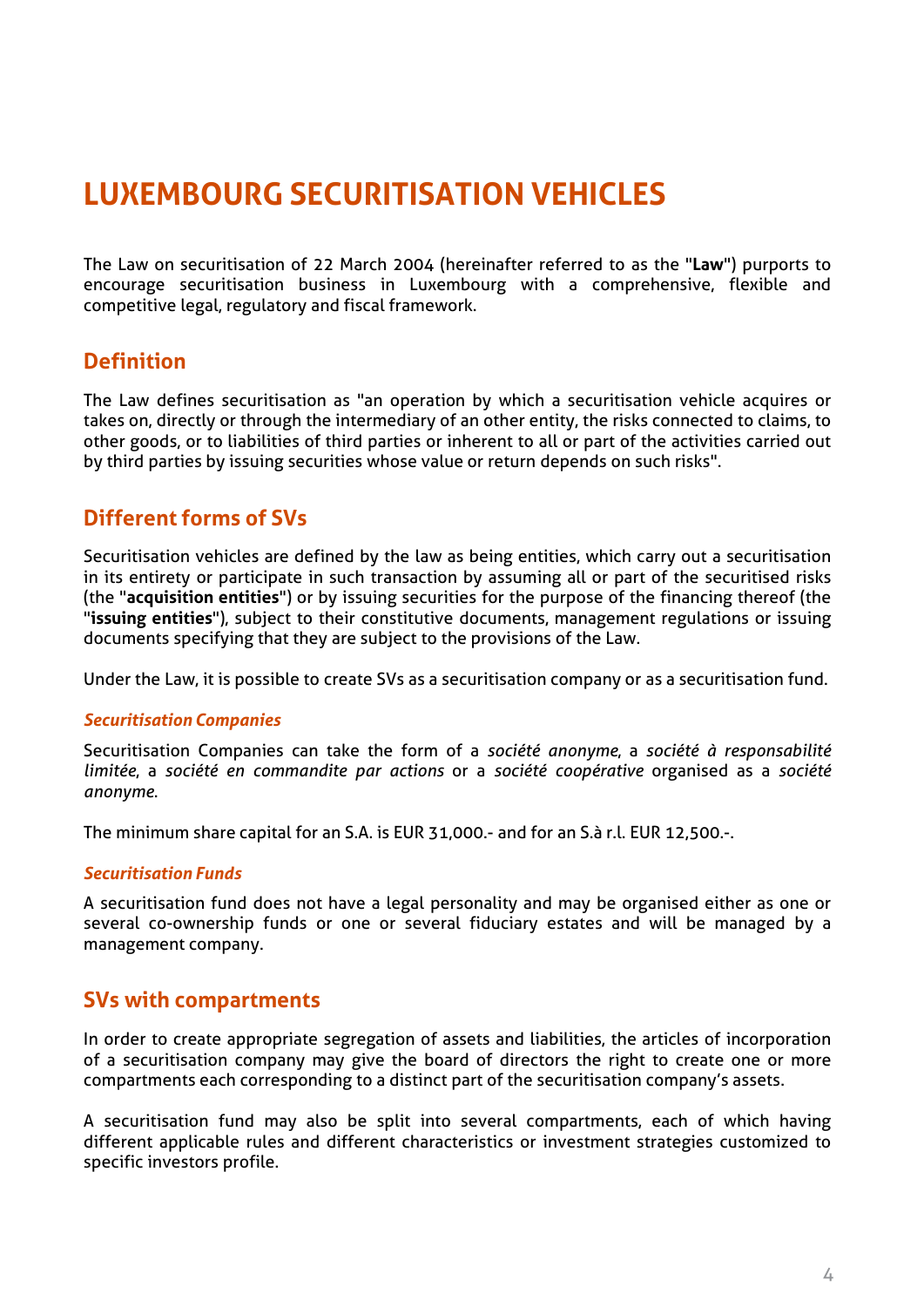The rights of recourse of investors and creditors are usually limited to the assets of the SV. However, where such rights relate to a specific compartment or have arisen in connection with the creation, the operation or the liquidation of a specific compartment, their recourse is limited to the assets of the relevant compartment.

Between investors, each compartment is treated as a separate entity, unless otherwise provided for in the constitutional documents of the SV.

An SV may issue securities the value or yield of which is linked to specific compartments.

Each compartment of an SV may be liquidated separately, without triggering the liquidation of another compartment.

# **Regulated SVs**

Luxembourg SVs are in principle unregulated entities and are not subject to any authorization or prudential supervision, unless the SV issues securities to the public on a continuous basis. In the latter case, the SV must be approved by the Luxembourg regulator of the financial sector (the "**CSSF**").

According to the CSSF, an SV is issuing securities on a continuous basis if it makes "more than three issues per year".

Regarding the second criteria, i.e. issuing securities to the public, an issue of securities to professional clients as defined in Annex II of Directive 2004/39/EC of April 21, 2004 on markets in financial instruments (the "**MiFI Directive**" or "**MiFID**") is not considered by the CSSF as an issue to the public for the purpose of the Law.

Securities issued with a nominal value of at least EUR 125,000 each, are considered as not being issued to the public.

The assessment of the above criteria must take into account distribution channels used for the placement of the securities (look-through approach). A SV can also be created in a contractual form as a securitisation fund. Indeed, the subscription of securities by an institutional investor or financial intermediary with a view to a subsequent placement of such securities with the public does constitute an offer to the public for the purpose of the Law (CSSF – Securitisation FAQ – Question Nr. 4).

Whereas unregulated SVs are not required to appoint a custodian bank, regulated SVs have to entrust the custody of their liquid assets and securities to a credit institution established or having its registered office in Luxembourg.

In a two-level structure where the acquisition entity is located in Luxembourg and the issuing entity is located in another jurisdiction, the acquisition entity does not become subject to prudential supervision even if the issuing entity is issuing securities to the public on a continuous basis.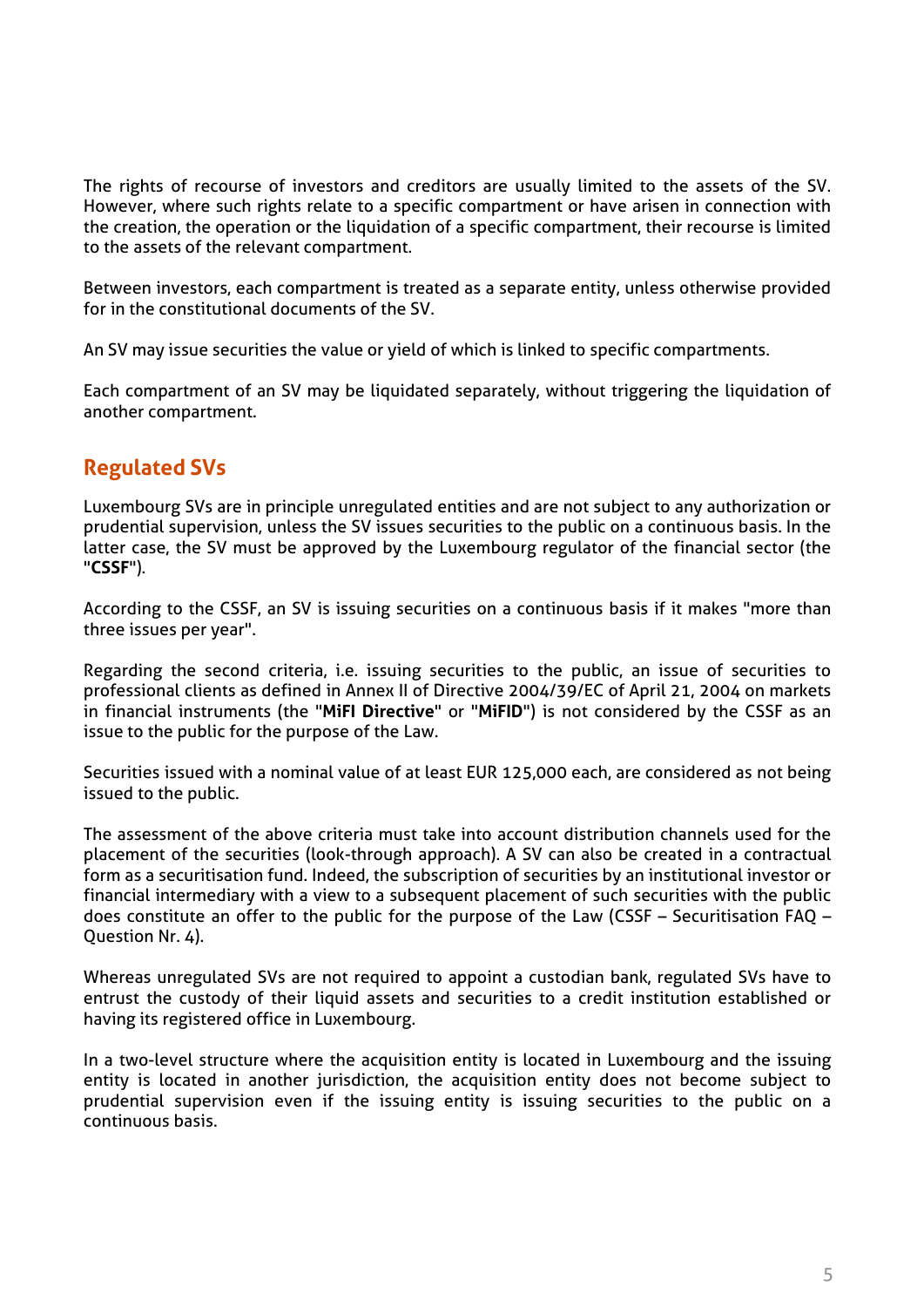# **Reporting obligations and accounting**

An SV has to notify the Luxembourg Central Bank of its existence and to report certain data on a quarterly basis in accordance with (i) the Regulation (EC) Nr 24/2009 of the European Central Bank of December 19, 2008 concerning statistics on the assets and liabilities of financial vehicle corporations engaged in securitisation transactions (the "**ECB Regulation**") and (ii) the circular 2009/224 of the Luxembourg Central Bank dated June 8, 2009 on statistical data collection for securitisation vehicles.

SVs must prepare and publish annual accounts, which must be audited by at least one statutory auditor (*réviseur d'entreprises*), which, in the case of a regulated SV, must be approved by the CSSF.

Multi-compartment structures must in their financial statements include a breakdown of the assets and liabilities per compartment.

# **Securitisable risks**

All risks related to the holding of all movable or immovable assets, tangible or intangible assets as well as those risks resulting from obligations undertaken by third parties or inherent to all or part of their activities may serve for securitisation purposes.

Securitisation vehicles can take on present or future risks by acquiring the underlying assets from their originator (true sale), by way of guaranteeing the obligations of the originator, by using credit derivatives such as credit default swaps (synthetic transactions) or in any other manner.

The Law states that securitisation transactions are not qualifying as insurance activities.

The Law contains particular provisions in relation to the transfer of claims to an SV. The transfer of claims becomes effective vis-à-vis the parties and third parties as of the moment the transfer is agreed upon between the parties (unless stipulated otherwise). Unless otherwise agreed, all guarantees and securities attached to the claim are transferred upon transfer of the claim and are opposable without further formalities to third parties.

The law governing the assigned claims determines its assignability, the relationship between the assignee and the debtor, the conditions under which the assignment can be invoked against the debtor and whether the debtor's obligations have been discharged.

The Law clarifies also that the law determining the opposability to third parties of an assignment is the law of the State where the assignor is located, thereby filling a gap left by the Rome Convention of 19 June 1980.

# **Financing**

The acquisition of the securised risks by an SV has to be financed through the issuance of securities (*valeurs mobilières*), the value or yield of which is linked to such risks.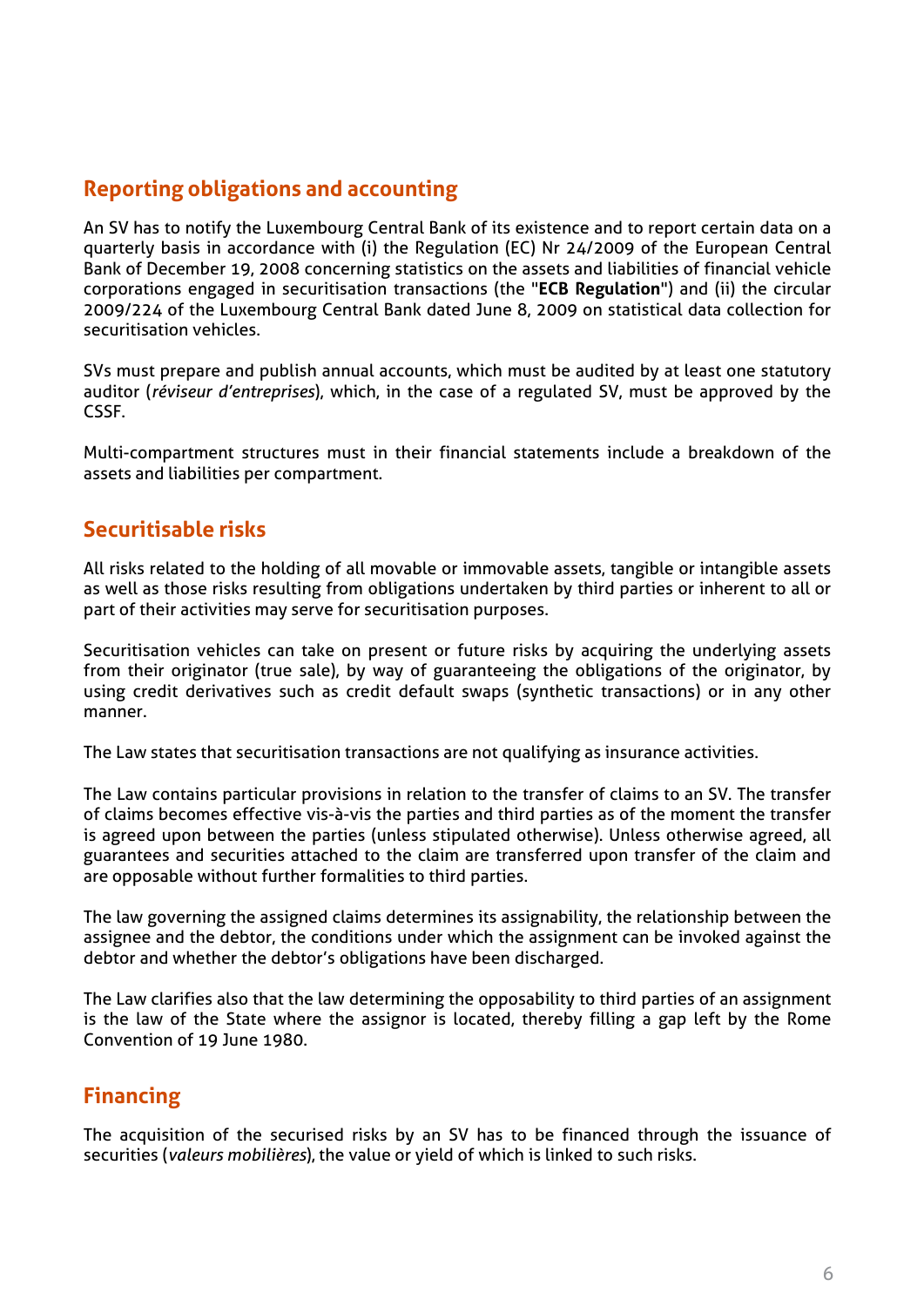There is no definition of securities (*valeurs mobilières*) in the Law. In accordance with Luxembourg conflicts of law rules referring to the *lex contractus* in respect of debt securities and to the *lex societatis* in respect of equity securities instruments, which are considered as securities under their governing law or which constitute securities within the meaning of MiFID are considered as securities for the purpose of the law (CSSF – Securitisation FAQ – Question Nr. 10).

An SV may use leverage by borrowing funds from third parties (i) on a temporary basis, in order to pre-fund the acquisition of the relevant assets while awaiting to securitize those assets (warehousing) within an appropriate timeframe by taking into account the market conditions or (ii) on a permanent but limited basis, to cover liquidity shortfalls.

In each case, the issuance documentation must disclose any additional risks for the investors that could potentially result from such borrowings.

## **Management of assets**

The role of the SV must be limited to the administration of financial flows linked to the securitisation transaction itself and to the prudent-man management of the securitised risks.

An SV may manage its assets itself or entrust third parties (including the originator) with the management of its assets (such as the recovery of its claims) without such persons having to apply for a license under the Luxembourg law of 5 April 1993 on the financial sector as amended.

An SV cannot assign its assets, except in accordance with the provisions set forth in its constitutional documents.

In order to provide additional security for securitisation structures, an SV is allowed to grant security over its assets only for the purpose of guaranteeing its undertakings in the framework of the securitisation structure or in favour of the investors, their fiduciary representative or an issuing vehicle involved in the securitisation structure.

Security interests and guarantees created in violation of this restriction are void by operation of law.

#### **Bankruptcy remote structures**

The Law expressly confirms the validity of limited recourse and non-petition clauses and indicates that proceedings in violation of these clauses will be dismissed by the courts.

In case an SV delegates the recovery of its claims to a third party, the sums recovered are protected from the bankruptcy of any such third party and the SV has the right to recover such sums.